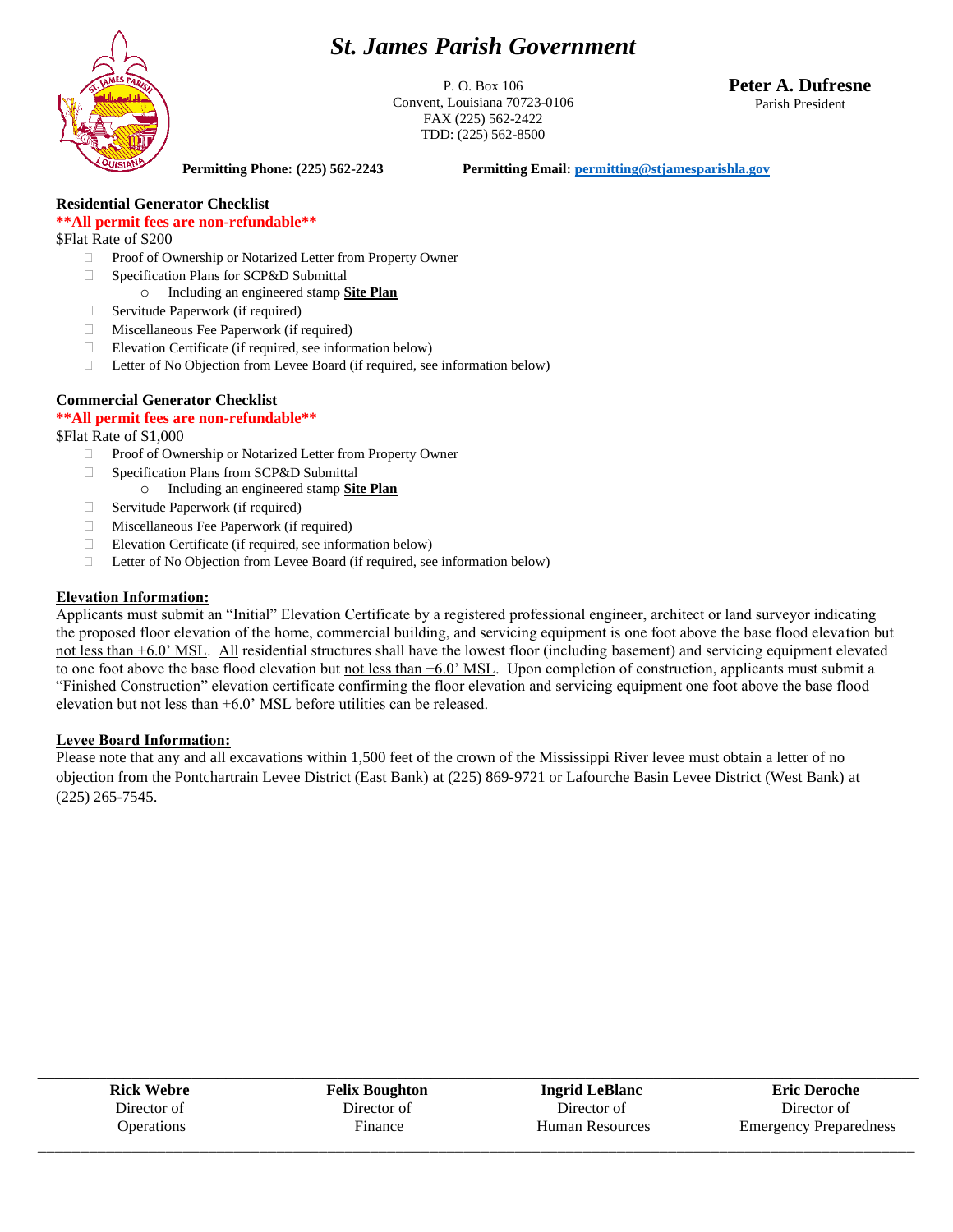## **FOR OFFICE USE ONLY**

**Permitting Department**

**Generator Installation**

Circle One: **Residential Commercial**



**DATE RECEIVED: \_\_\_\_\_\_\_\_\_\_\_\_\_**

**PERMIT #: \_\_\_\_\_\_\_\_\_\_\_\_\_\_\_\_\_\_\_**

| PROJECT/SERVICE ADDRESS: ___________                                                                                                                                    | (STREET) |                                 | (CITY, STATE) | (ZIP)        |
|-------------------------------------------------------------------------------------------------------------------------------------------------------------------------|----------|---------------------------------|---------------|--------------|
|                                                                                                                                                                         |          | PROPERTY OWNER'S INFORMATION    |               |              |
|                                                                                                                                                                         |          |                                 |               |              |
|                                                                                                                                                                         |          |                                 |               |              |
|                                                                                                                                                                         |          |                                 |               |              |
|                                                                                                                                                                         |          | <b>APPLICANT'S INFORMATION</b>  |               |              |
|                                                                                                                                                                         |          |                                 |               |              |
|                                                                                                                                                                         |          |                                 |               |              |
|                                                                                                                                                                         |          |                                 |               |              |
|                                                                                                                                                                         |          | <b>CONTRACTOR'S INFORMATION</b> |               |              |
|                                                                                                                                                                         |          |                                 |               |              |
|                                                                                                                                                                         |          |                                 |               |              |
|                                                                                                                                                                         |          |                                 |               |              |
|                                                                                                                                                                         |          |                                 |               |              |
| PROJECT DESCRIPTION:                                                                                                                                                    |          |                                 |               | <b>VALUE</b> |
|                                                                                                                                                                         |          |                                 |               |              |
| <b>GAS PROVIDER:</b> ST. JAMES PARISH OR ATMOS (circle one)                                                                                                             |          |                                 |               |              |
|                                                                                                                                                                         |          |                                 |               |              |
| I certify that the above information is correct and agree to construct this building in accordance with the plot, building plans and specifications submitted herewith, |          | <b>CERTIFICATION</b>            |               |              |

Applicant's Signature

Convent, LA 70723

5800 Highway 44 Phone: (225) 562-2243<br>P.O. Box 106 Email: permitting@stja Email: permitting@stjamesparishla.gov

Applicant (Please Print) Date Title